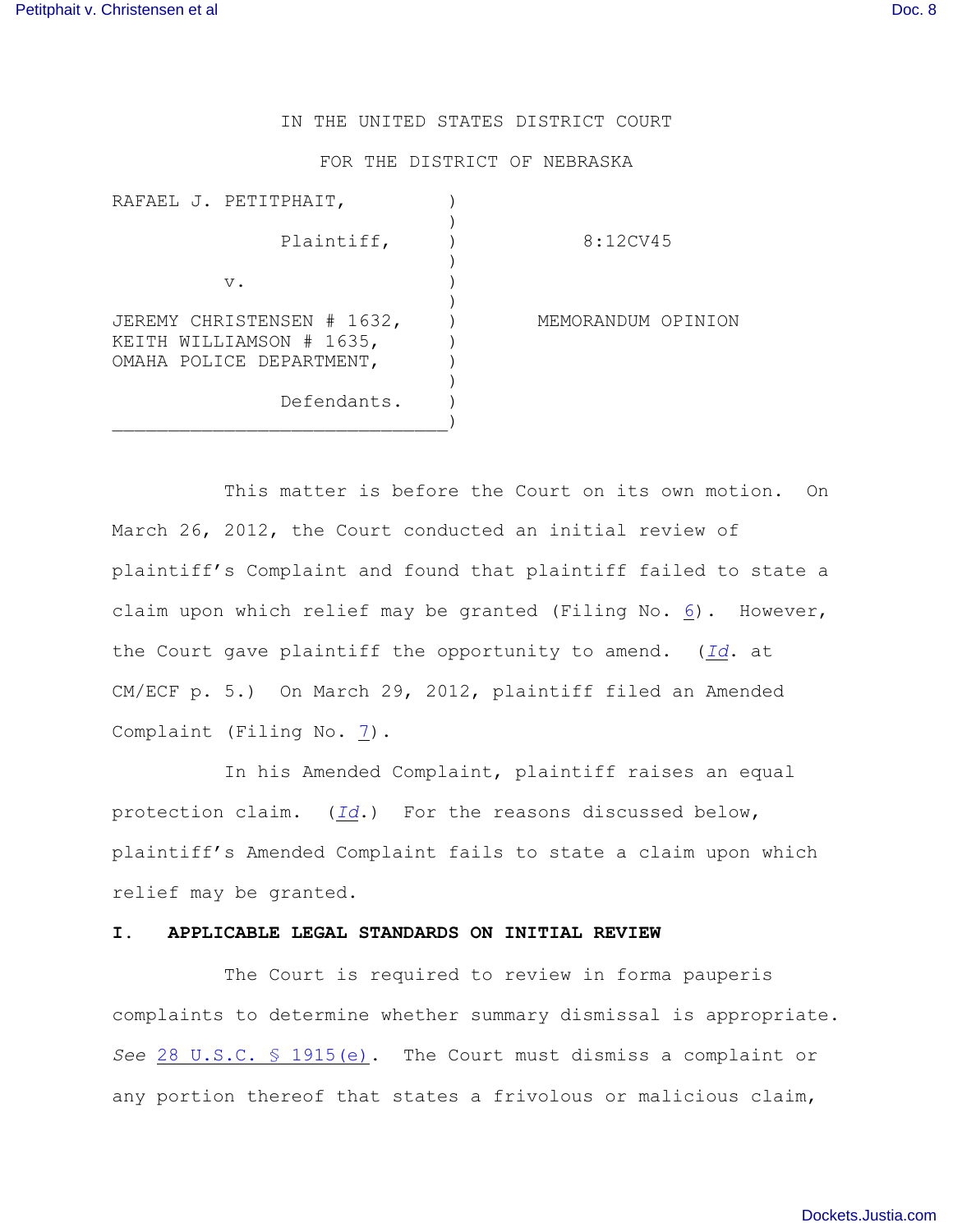that fails to state a claim upon which relief may be granted, or that seeks monetary relief from a defendant who is immune from such relief. [28 U.S.C. § 1915\(e\)\(2\)\(B\)](http://www.westlaw.com/find/default.wl?rs=CLWP3.0&vr=2.0&cite=28+USCA+s+1915%28e%29%282%29%28B%29).

A pro se plaintiff must set forth enough factual allegations to "nudge[] their claims across the line from conceivable to plausible," or "their complaint must be dismissed" for failing to state a claim upon which relief can be granted. *[Bell Atlantic Corp. v. Twombly](http://www.westlaw.com/find/default.wl?rs=CLWP3.0&vr=2.0&cite=550+U.S.+544)*, 550 U.S. 544, 569-70 (2007); *see also Ashcroft v. Iqbal*[, 129 S. Ct. 1937, 1950 \(2009\)](http://www.westlaw.com/find/default.wl?rs=CLWP3.0&vr=2.0&cite=129+S.Ct.+1937) ("A claim has facial plausibility when the plaintiff pleads factual content that allows the court to draw the reasonable inference that the defendant is liable for the misconduct alleged."). Regardless of whether a plaintiff is represented or is appearing pro se, the plaintiff's complaint must allege specific facts sufficient to state a claim. *See Martin v. Sargent*[, 780 F.2d 1334, 1337 \(8th](http://www.westlaw.com/find/default.wl?rs=CLWP3.0&vr=2.0&cite=780+F.2d+1334) [Cir. 1985\)](http://www.westlaw.com/find/default.wl?rs=CLWP3.0&vr=2.0&cite=780+F.2d+1334). However, a pro se plaintiff's allegations must be construed liberally. *[Burke v. North Dakota Dep't of Corr. &](http://www.westlaw.com/find/default.wl?rs=CLWP3.0&vr=2.0&cite=294+F.3d+1043) Rehab.*[, 294 F.3d 1043, 1043-44 \(8th Cir. 2002\)](http://www.westlaw.com/find/default.wl?rs=CLWP3.0&vr=2.0&cite=294+F.3d+1043) (citations omitted).

### **III. DISCUSSION OF CLAIMS**

As the Court previously informed plaintiff, the Equal Protection Clause "requires the government to treat similarly situated people alike." *[Klinger v. Department of Corrections](http://web2.westlaw.com/find/default.wl?cite=31+F.3d+731&rs=WLW12.01&pbc=66C1AB03&vr=2.0&rp=%2ffind%2fdefault.wl&sv=Split&fn=_top&mt=Westlaw)*, 31 [F.3d 727, 731 \(8th Cir. 1994\)](http://web2.westlaw.com/find/default.wl?cite=31+F.3d+731&rs=WLW12.01&pbc=66C1AB03&vr=2.0&rp=%2ffind%2fdefault.wl&sv=Split&fn=_top&mt=Westlaw). To state an equal protection

 $-2-$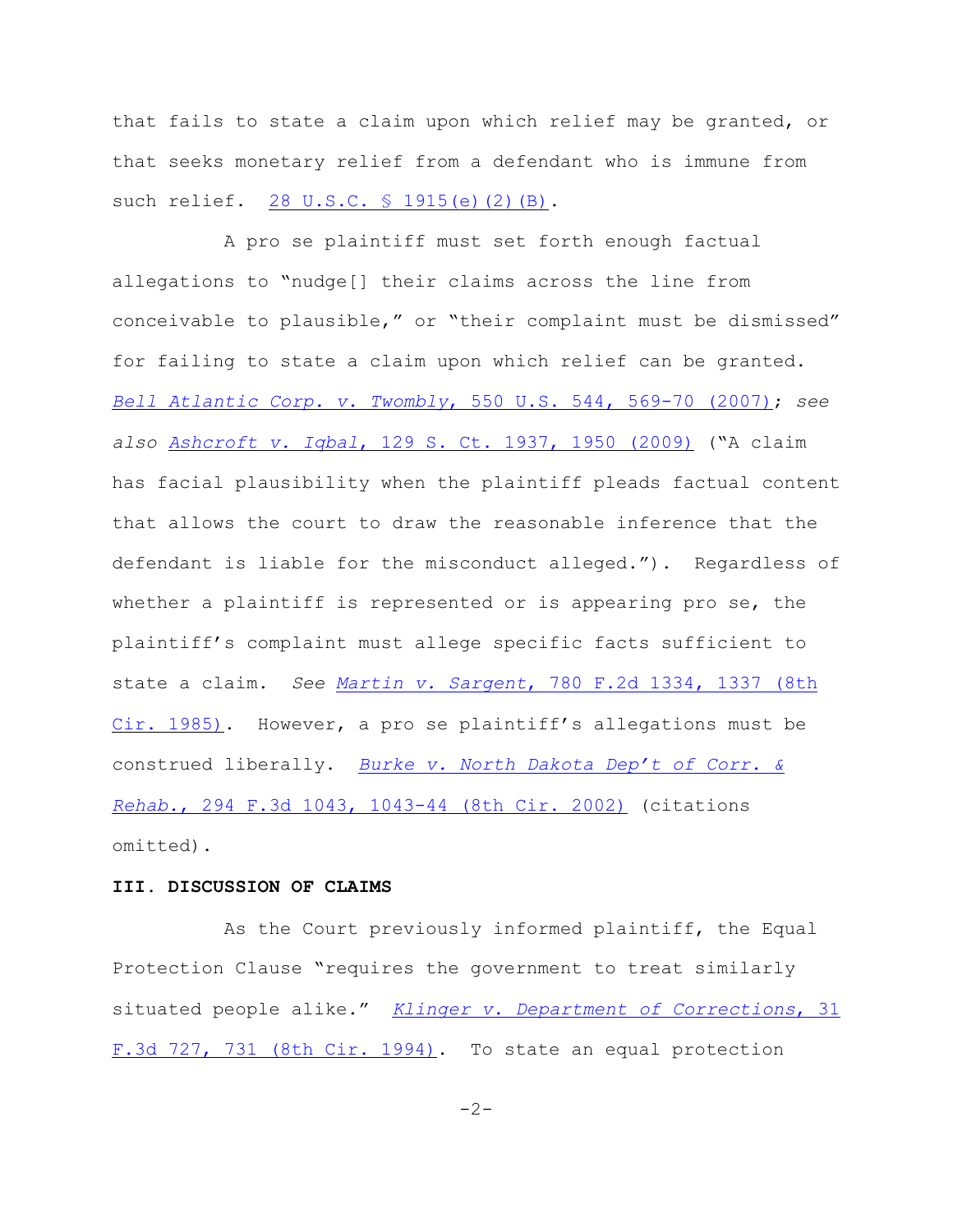claim, a plaintiff must establish that he was treated differently from others similarly situated. *[Johnson v. City of Minneapolis](http://web2.westlaw.com/find/default.wl?cite=152+F.3d+862&rs=WLW12.01&pbc=66C1AB03&vr=2.0&rp=%2ffind%2fdefault.wl&sv=Split&fn=_top&mt=Westlaw)*, [152 F.3d 859, 862 \(8th Cir. 1998\)](http://web2.westlaw.com/find/default.wl?cite=152+F.3d+862&rs=WLW12.01&pbc=66C1AB03&vr=2.0&rp=%2ffind%2fdefault.wl&sv=Split&fn=_top&mt=Westlaw); *see also [Mathers v. Wright](http://web2.westlaw.com/find/default.wl?cite=636+F.3d+399&rs=WLW12.01&pbc=66C1AB03&vr=2.0&rp=%2ffind%2fdefault.wl&sv=Split&fn=_top&mt=Westlaw)*, [636 F.3d 396, 399 \(8th Cir. 2011\)](http://web2.westlaw.com/find/default.wl?cite=636+F.3d+399&rs=WLW12.01&pbc=66C1AB03&vr=2.0&rp=%2ffind%2fdefault.wl&sv=Split&fn=_top&mt=Westlaw) (concluding that to state a class-of-one equal protection claim, a plaintiff must allege that a defendant intentionally treated her differently from others who are similarly situated and that no rational basis existed for the difference in treatment); *[Flowers v. City of Minneapolis](http://web2.westlaw.com/result/default.wl?cfid=1&mt=Westlaw&origin=Search&sskey=CLID_SSSA7862746111144&query=%22EQUAL+PROTECTION%22+%2fS+%22ARREST%22&db=CTA8&cnt=DOC&rlt=CLID_QRYRLT7418847111144&method=TNC&service=Search&eq=search&rp=%2fsearch%2fdefault.)*, 558 [F.3d 794, 799-800 \(8th Cir. 2009\)](http://web2.westlaw.com/result/default.wl?cfid=1&mt=Westlaw&origin=Search&sskey=CLID_SSSA7862746111144&query=%22EQUAL+PROTECTION%22+%2fS+%22ARREST%22&db=CTA8&cnt=DOC&rlt=CLID_QRYRLT7418847111144&method=TNC&service=Search&eq=search&rp=%2fsearch%2fdefault.) (holding that while a police officer's investigative decisions remain subject to traditional class-based equal protection analysis, they may not be attacked in a class-of-one equal protection claim). Different treatment of dissimilarly situated persons does not violate the equal protection clause. *[Barket, Levy & Fine, Inc. v. St. Louis](http://web2.westlaw.com/find/default.wl?cite=21+F.3d+242&rs=WLW12.01&pbc=66C1AB03&vr=2.0&rp=%2ffind%2fdefault.wl&sv=Split&fn=_top&mt=Westlaw) Thermal Energy Corp.*[, 21 F.3d 237, 242 \(8th Cir. 1994\)](http://web2.westlaw.com/find/default.wl?cite=21+F.3d+242&rs=WLW12.01&pbc=66C1AB03&vr=2.0&rp=%2ffind%2fdefault.wl&sv=Split&fn=_top&mt=Westlaw).

Here, plaintiff alleges that Dean Cameron ("Cameron") assaulted him and then called the police (Filing No. [7](http://ecf.ned.uscourts.gov/doc1/11302493148); *see also* Filing No. [1](https://ecf.ned.uscourts.gov/doc1/11312453902)). Plaintiff asserts that Cameron is Caucasian, but does not describe his own race or skin color (Filing No. [7](https://ecf.ned.uscourts.gov/doc1/11312493148)). When Omaha Police Officers Jeremy Christensen ("Christensen") and Keith Williamson ("Williamson") arrived, they handcuffed plaintiff and went to talk to Cameron, who "lied" and told them that plaintiff was making terroristc threats. (*[Id](https://ecf.ned.uscourts.gov/doc1/11312493148)*.) Subsequently, Christensen and Williamson arrested plaintiff for

 $-3-$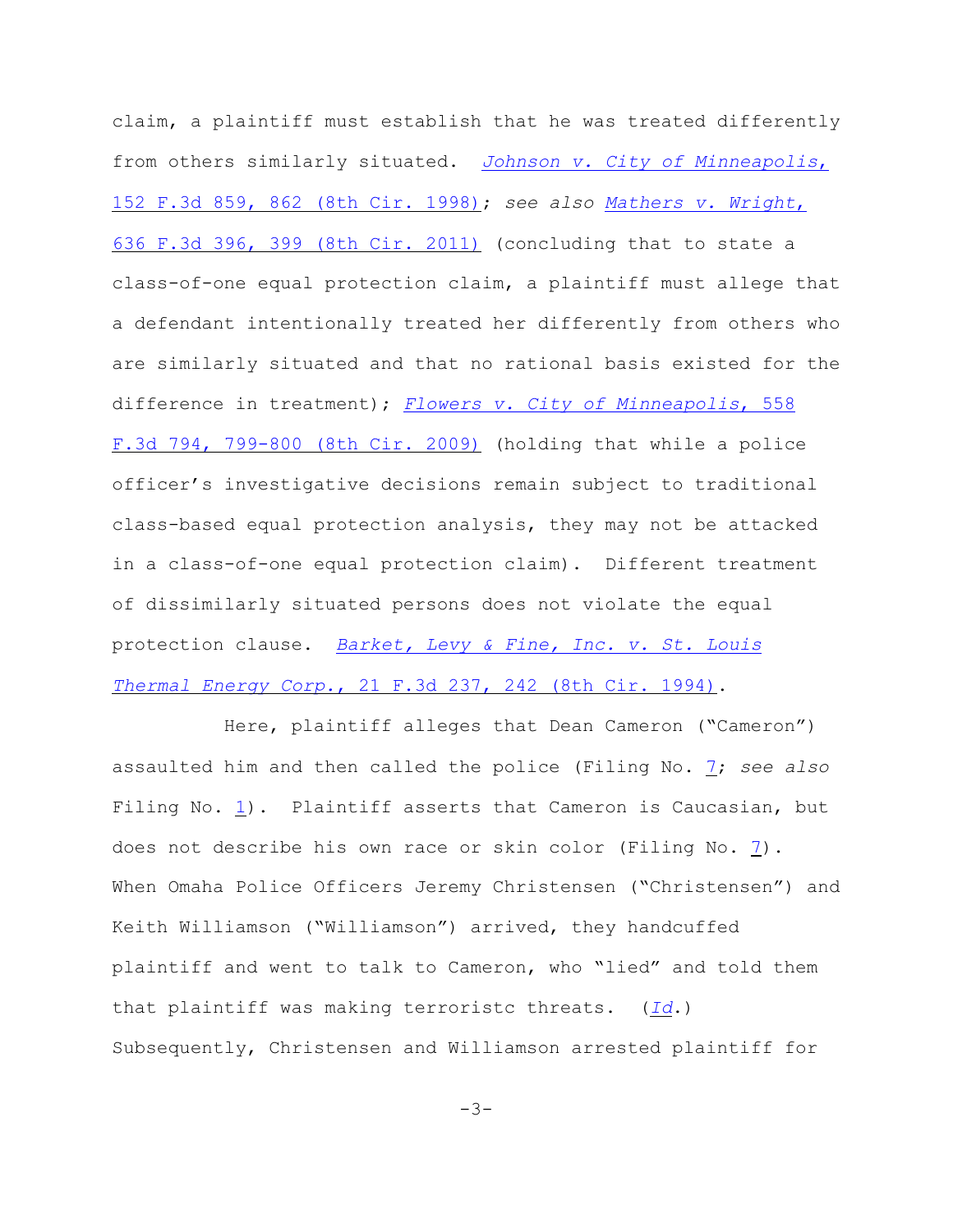making terroristic threats and issued him a ticket for assault. (*[Id](https://ecf.ned.uscourts.gov/doc1/11312493148)*.) Plaintiff states that he did not make any terroristic threats and he feels that Christensen and Williamson discriminated against him. (*[Id](https://ecf.ned.uscourts.gov/doc1/11312493148)*.)

Even when liberally construed, plaintiff's Amended Complaint does not allege facts sufficient to nudge his equal protection claim across the line from conceivable to plausible. Indeed, plaintiff does not describe his race or his skin color, nor does he explain how he is similarly situated to Cameron. Moreover, plaintiff does not specify the capacity in which he sues Christensen and Williamson. Because plaintiff does not specify the capacity in which he sues Christensen and Williamson, the Court assumes that plaintiff sues Christensen and Williamson in their official capacities only. *See, e.g., [Johnson v.](http://www.westlaw.com/find/default.wl?rs=CLWP3.0&vr=2.0&cite=172+F.3d+535) Outboard Marine Corp.*[, 172 F.3d 531, 535 \(8th Cir. 1999\)](http://www.westlaw.com/find/default.wl?rs=CLWP3.0&vr=2.0&cite=172+F.3d+535) ("This court has held that, in order to sue a public official in his or her individual capacity, a plaintiff must expressly and unambiguously state so in the pleadings, otherwise, it will be assumed that the defendant is sued only in his or her official capacity."). Claims against Christensen and Williamson in their official capacities only are actually claims against their employer, the City of Omaha, Nebraska. *See [Parrish v. Luckie](http://www.westlaw.com/find/default.wl?rs=CLWP3.0&vr=2.0&cite=963+F.2d+201)*, [963 F.2d 201, 203 n.1 \(8th Cir. 1992\)](http://www.westlaw.com/find/default.wl?rs=CLWP3.0&vr=2.0&cite=963+F.2d+201) ("Suits against persons in their official capacity are just another method of filing suit

 $-4-$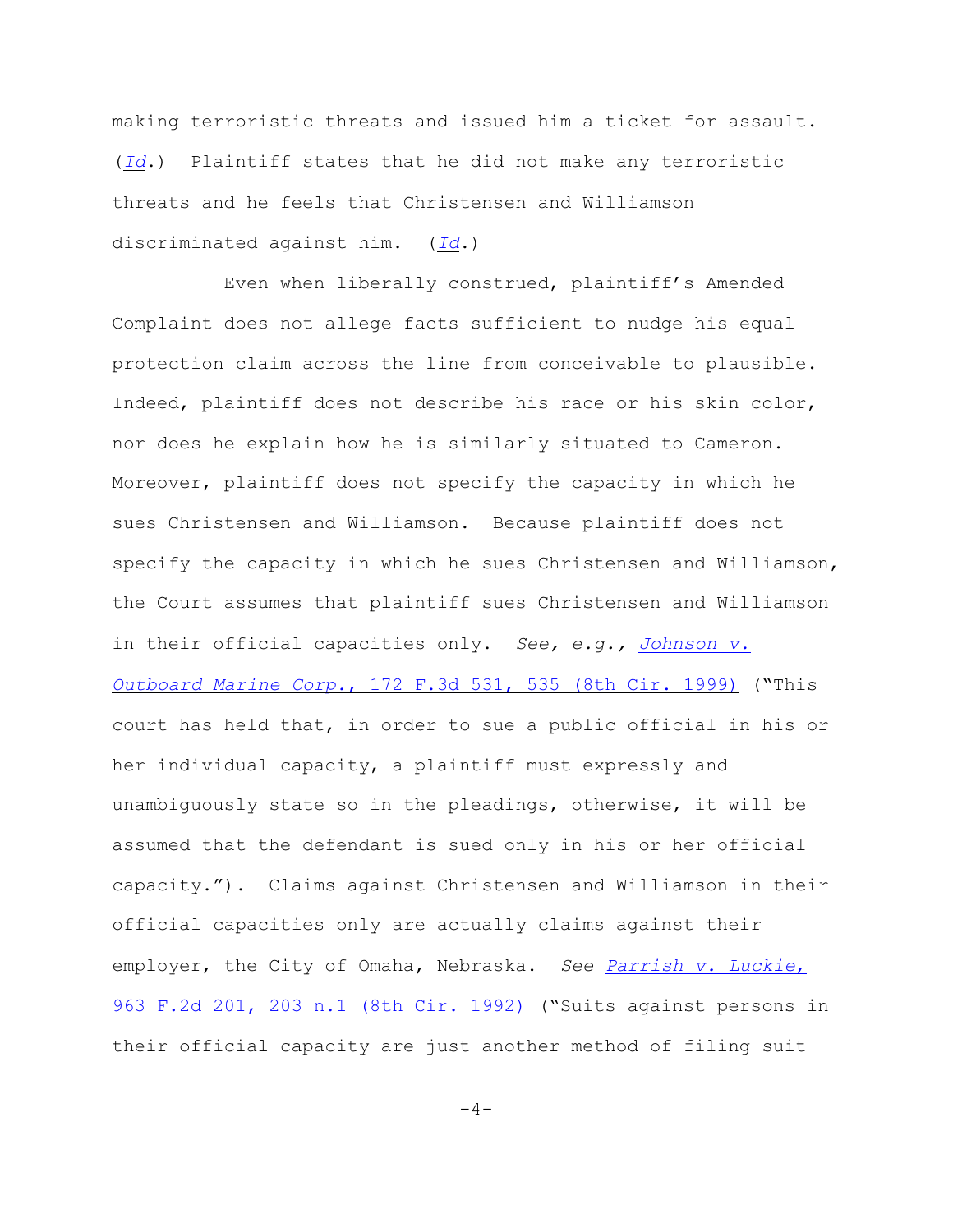against the entity. . . . A plaintiff seeking damages in an official-capacity suit is seeking a judgment against the entity. . . . Therefore, the appellants in this case will collectively be referred to as the City.") (quotations omitted). *Accord [Eagle v.](http://web2.westlaw.com/find/default.wl?rs=CLWP3.0&vr=2.0&cite=88+F.3d+620&ssl=n) Morgan*[, 88 F.3d 620, 629 n.5 \(8th Cir. 1996\)](http://web2.westlaw.com/find/default.wl?rs=CLWP3.0&vr=2.0&cite=88+F.3d+620&ssl=n) ("'[A]n officialcapacity suit is, in all respects other than name, to be treated as a suit against the entity.'") (quoting *[Kentucky v. Graham](http://web2.westlaw.com/find/default.wl?tf=-1&rs=WLW8.05&referencepositiontype=S&serialnum=1985133039&fn=_top&findtype=Y&tc=-1&referenceposition=3105&db=708&vr=2.0&rp=%2ffind%2fdefault.wl&RLT=CLID_FQRLT6212136&TF=756&TC=1&n=1)*, 473 [U.S. 159, 165 \(1985\)\)](http://web2.westlaw.com/find/default.wl?tf=-1&rs=WLW8.05&referencepositiontype=S&serialnum=1985133039&fn=_top&findtype=Y&tc=-1&referenceposition=3105&db=708&vr=2.0&rp=%2ffind%2fdefault.wl&RLT=CLID_FQRLT6212136&TF=756&TC=1&n=1).

As a municipality, the City of Omaha may be liable under Section 1983 if its "policy" or "custom" caused a violation of plaintiff's constitutional rights. *[Doe By & Through Doe v.](http://www.westlaw.com/find/default.wl?rs=CLWP3.0&vr=2.0&cite=150+F.3d+920) Washington Cnty.*[, 150 F.3d 920, 922 \(8th Cir. 1998\)](http://www.westlaw.com/find/default.wl?rs=CLWP3.0&vr=2.0&cite=150+F.3d+920) (citing *[Monell v. Dep't of Soc. Servs.](http://web2.westlaw.com/find/default.wl?rs=WLW8.05&serialnum=1978114250&fn=_top&sv=Split&tc=-1&findtype=Y&tf=-1&db=708&vr=2.0&rp=%2ffind%2fdefault.wl&mt=FederalGovernment&RLT=CLID_FQRLT21411036&TF=756&TC=1&n=1)*, 436 U.S. 658, 694 (1978)). An "official policy" involves a deliberate choice to follow a course of action made from among various alternatives by an official who has the final authority to establish governmental policy. *[Jane](http://www.westlaw.com/find/default.wl?rs=CLWP3.0&vr=2.0&cite=901+F.2d+642) [Doe A By & Through Jane Doe B v. Special School Dist. of St.](http://www.westlaw.com/find/default.wl?rs=CLWP3.0&vr=2.0&cite=901+F.2d+642) Louis Cnty.*[, 901 F.2d 642, 645 \(8th Cir.1990\)](http://www.westlaw.com/find/default.wl?rs=CLWP3.0&vr=2.0&cite=901+F.2d+642) (citing *[Pembaur v.](http://web2.westlaw.com/find/default.wl?tf=-1&rs=WLW8.05&referencepositiontype=S&serialnum=1986115423&fn=_top&findtype=Y&tc=-1&referenceposition=1300&db=708&vr=2.0&rp=%2ffind%2fdefault.wl&RLT=CLID_FQRLT7441036&TF=756&TC=1&n=1) City of Cincinnati*[, 475 U.S. 469, 483 \(1986\)](http://web2.westlaw.com/find/default.wl?tf=-1&rs=WLW8.05&referencepositiontype=S&serialnum=1986115423&fn=_top&findtype=Y&tc=-1&referenceposition=1300&db=708&vr=2.0&rp=%2ffind%2fdefault.wl&RLT=CLID_FQRLT7441036&TF=756&TC=1&n=1)).

To establish the existence of a governmental custom, a plaintiff must prove:

> 1) The existence of a continuing, widespread, persistent pattern of unconstitutional misconduct by the governmental entity's employees;

> > $-5-$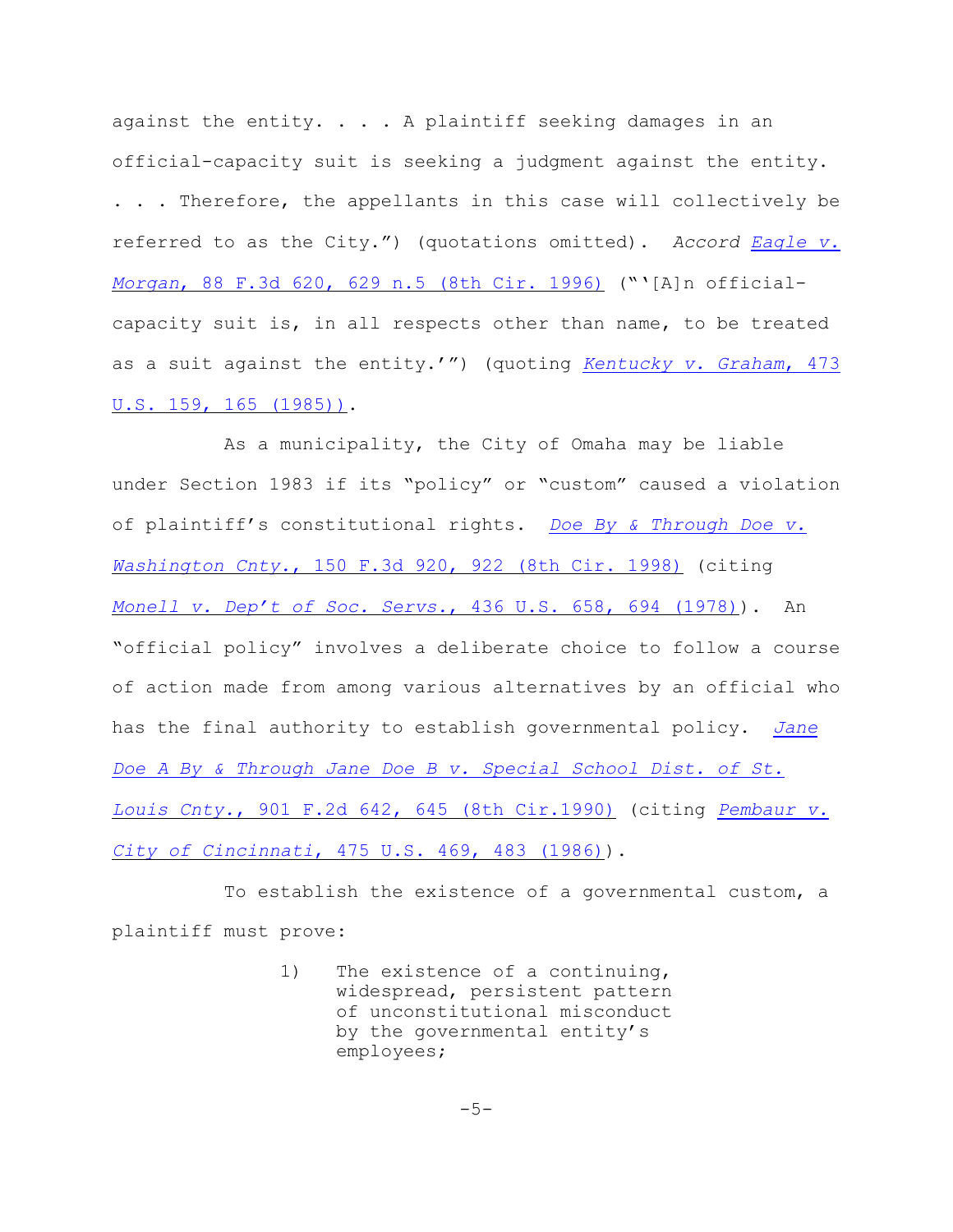- 2) Deliberate indifference to or tacit authorization of such conduct by the governmental entity's policymaking officials after notice to the officials of that misconduct; and
- 3) That plaintiff was injured by acts pursuant to the governmental entity's custom, i.e., that the custom was the moving force behind the constitutional violation.

### *Jane Doe*[, 901 F.2d at 646](http://www.westlaw.com/find/default.wl?rs=CLWP3.0&vr=2.0&cite=901+F.2d+646).

Here, plaintiff does not allege that the City of Omaha practices any unconstitutional misconduct, that the City of Omaha's policymaking officials authorized any unconstitutional misconduct, or that any unconstitutional custom was the moving force behind his injuries. Even with the most liberal construction, plaintiff has failed to allege sufficient facts to state a claim upon which relief may be granted against the City of Omaha. In light of this, plaintiff's Amended Complaint will be dismissed without prejudice. A separate order will be entered in accordance with this memorandum opinion.

DATED this 6th day of April, 2012.

BY THE COURT:

/s/ Lyle E. Strom

 $\mathcal{L}_\text{max}$ LYLE E. STROM, Senior Judge United States District Court

-6-